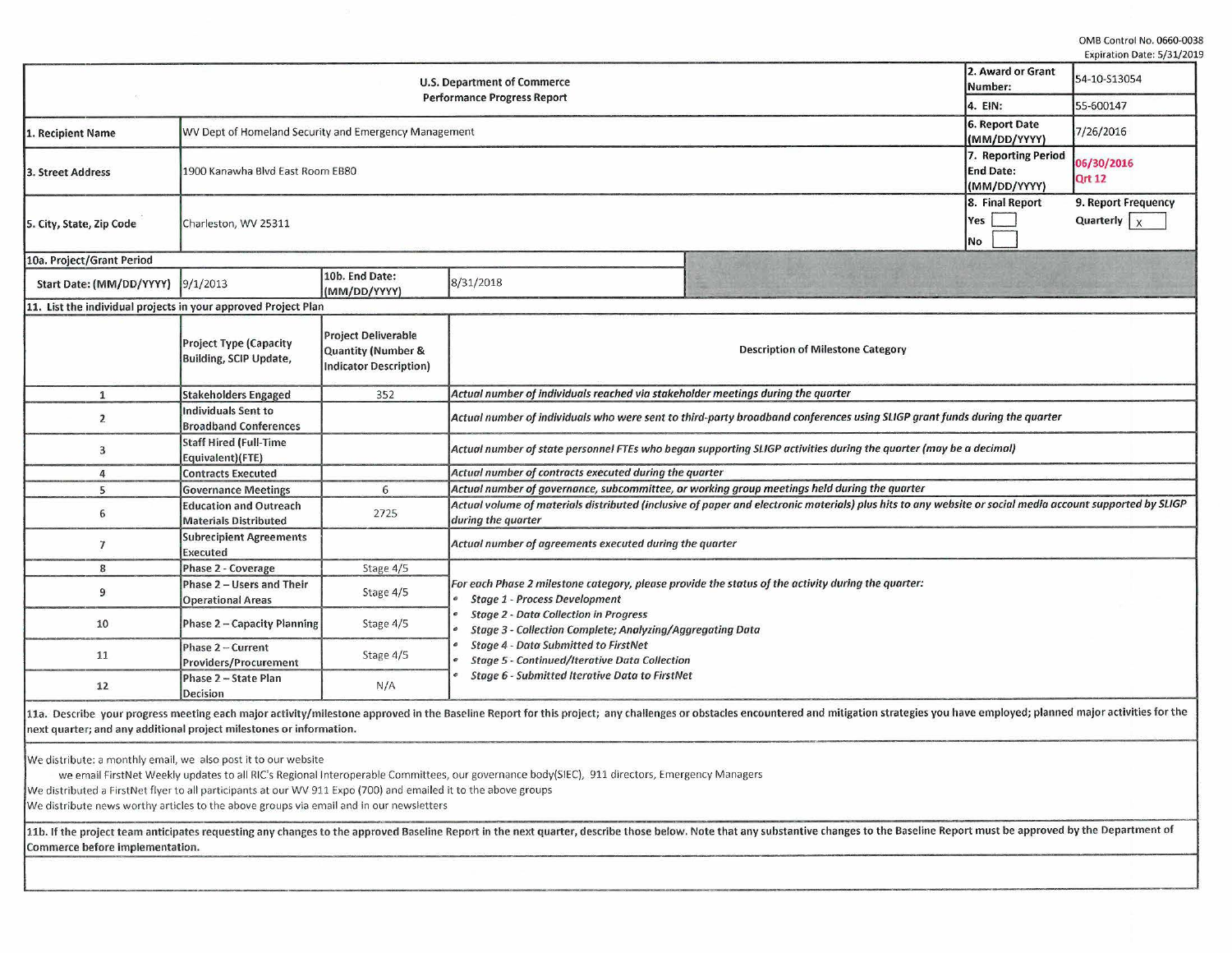**llc. Provide any other information that would be useful to NTIA as it assesses this project's progress.** 

**lld. Describe any success stories or best practices you have identified. Please be as specific as possible.** 

We distributed a FirstNet flyer to all participants at our WV 911 Expo (700) and emailed it to RIC's Regional Interoperable Committees, our governance body(SIEC), 911 directors, Emergency Managers. We work on keeping "Firs all stakeholders and decision makers

**12. Personnel** 

**12a. If the project is not fully staffed, describe how any lack of staffing may impact the project's time line and when the proiect will be fullv staffed.** 

| <b>Job Title</b>                                               | FTE% | Project (s) Assigned                                                                                                                                     |        |  |  |  |
|----------------------------------------------------------------|------|----------------------------------------------------------------------------------------------------------------------------------------------------------|--------|--|--|--|
|                                                                |      |                                                                                                                                                          | Change |  |  |  |
| <b>SWIC</b><br><b>GE McCabe</b>                                | 90%  | Supervising and supporting activities related to technical considerations, outreach, education, phase 2 planning, staff activities, reporting            |        |  |  |  |
| <b>Technical Support Advisor</b><br>Mark Smith<br>Patick McGue | 40%  | Provide technical support to the Broadband Committee, SPOC and SWIC. Administering and monitoring the Broadband traffic on the SIRN Broadband<br>Network |        |  |  |  |
| <b>GIS Analyst</b>                                             |      |                                                                                                                                                          |        |  |  |  |
| Project Manager<br>Lisa Paxton                                 | 100% | Oversee grant administrative support, outreach, assist with phase 2 planning, plan meetings and conferences                                              |        |  |  |  |
| Project Manager Tommy<br>Dingess                               | 5%   | Oversee grant administrative support                                                                                                                     |        |  |  |  |
| Data Collection Support<br>Fred Mixer                          | 100% | Assist with FirstNet Data Collection efforts                                                                                                             |        |  |  |  |
|                                                                |      |                                                                                                                                                          |        |  |  |  |
| 13. Subcontracts (Vendors and/or Subrecipients)                |      |                                                                                                                                                          |        |  |  |  |
|                                                                |      | 13a. Subcontracts Table - Include all subcontractors. The totals from this table must equal the "Subcontracts Total" in Question 14f.                    |        |  |  |  |
|                                                                |      |                                                                                                                                                          |        |  |  |  |

| Name                         | <b>Subcontract Purpose</b>       | Type<br>(Vendor/Subrec.) | RFP/RFQ Issued (Y/N) | Contract<br>Executed<br>(Y/N) | <b>Start Date</b> | <b>End Date</b> | <b>Total Federal Funds</b><br>Allocated | Total Matching Funds<br>Allocated |
|------------------------------|----------------------------------|--------------------------|----------------------|-------------------------------|-------------------|-----------------|-----------------------------------------|-----------------------------------|
|                              | Legal Services                   | Vendor                   |                      | ΙV                            |                   | 9/30/2016       | \$22,500.00                             | \$0.00                            |
| Lisa Paxton                  | Program Manager                  | Vendor                   |                      |                               |                   | 9/30/2016       | \$25,200.00                             | \$0.00                            |
|                              | Support Assistant                | Vendor                   |                      |                               |                   | 9/30/2016       | \$100,000.00                            | \$0.00                            |
| Fred Mixer                   | FirstNet Data Collection Support | Vendor                   |                      |                               | 10/21/2015        | 1/8/2016        | \$42,000.00                             | \$0.00                            |
|                              |                                  |                          |                      |                               |                   |                 |                                         |                                   |
|                              | <b>Broadband SME</b>             | Vendor                   |                      | 1 V                           |                   | 9/30/2016       | \$136,500.00                            | \$0.00                            |
| 13b. Describe any challenges |                                  |                          |                      |                               |                   |                 |                                         |                                   |

**encountered with vendors** 

**and/ or subrecipients.**